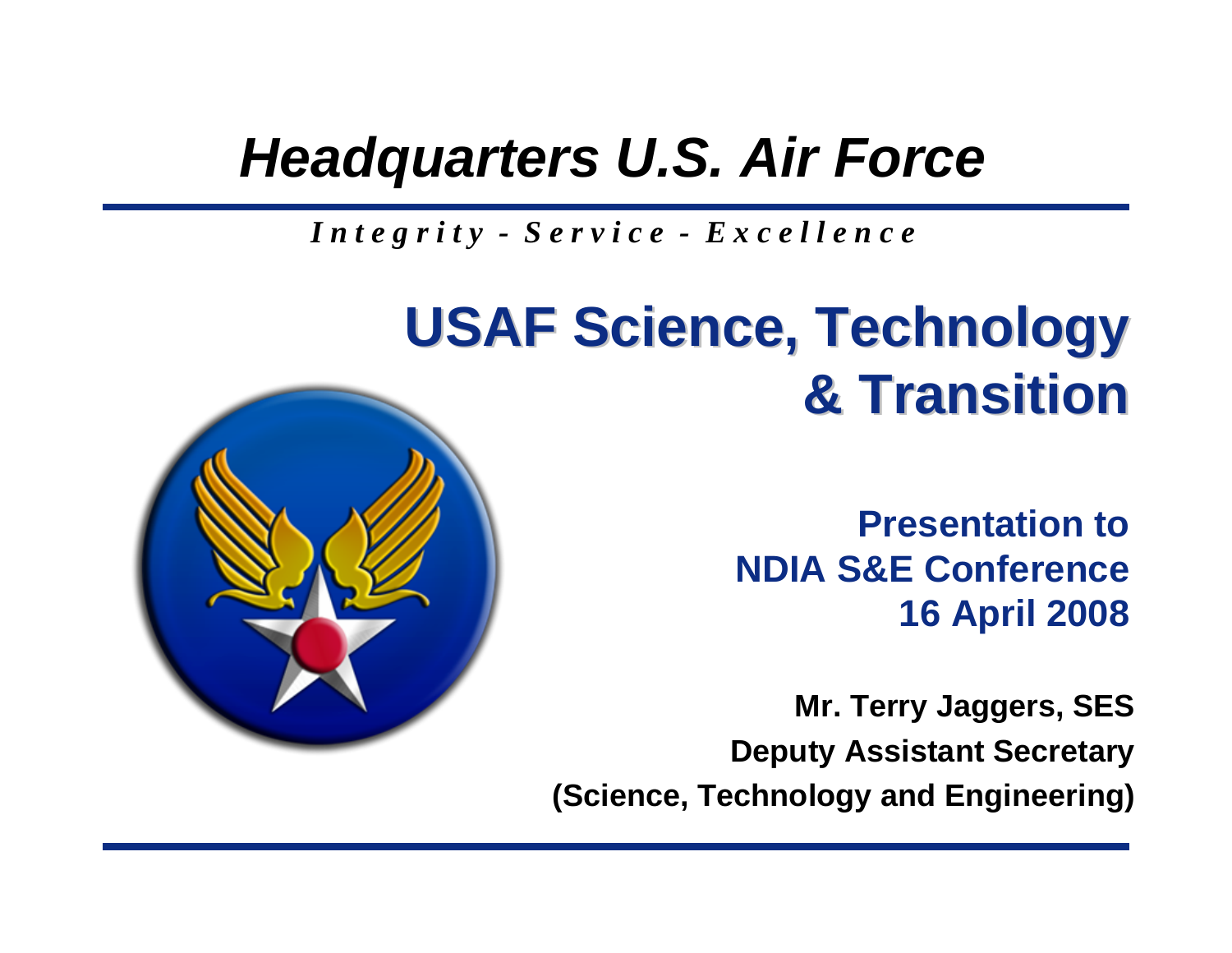

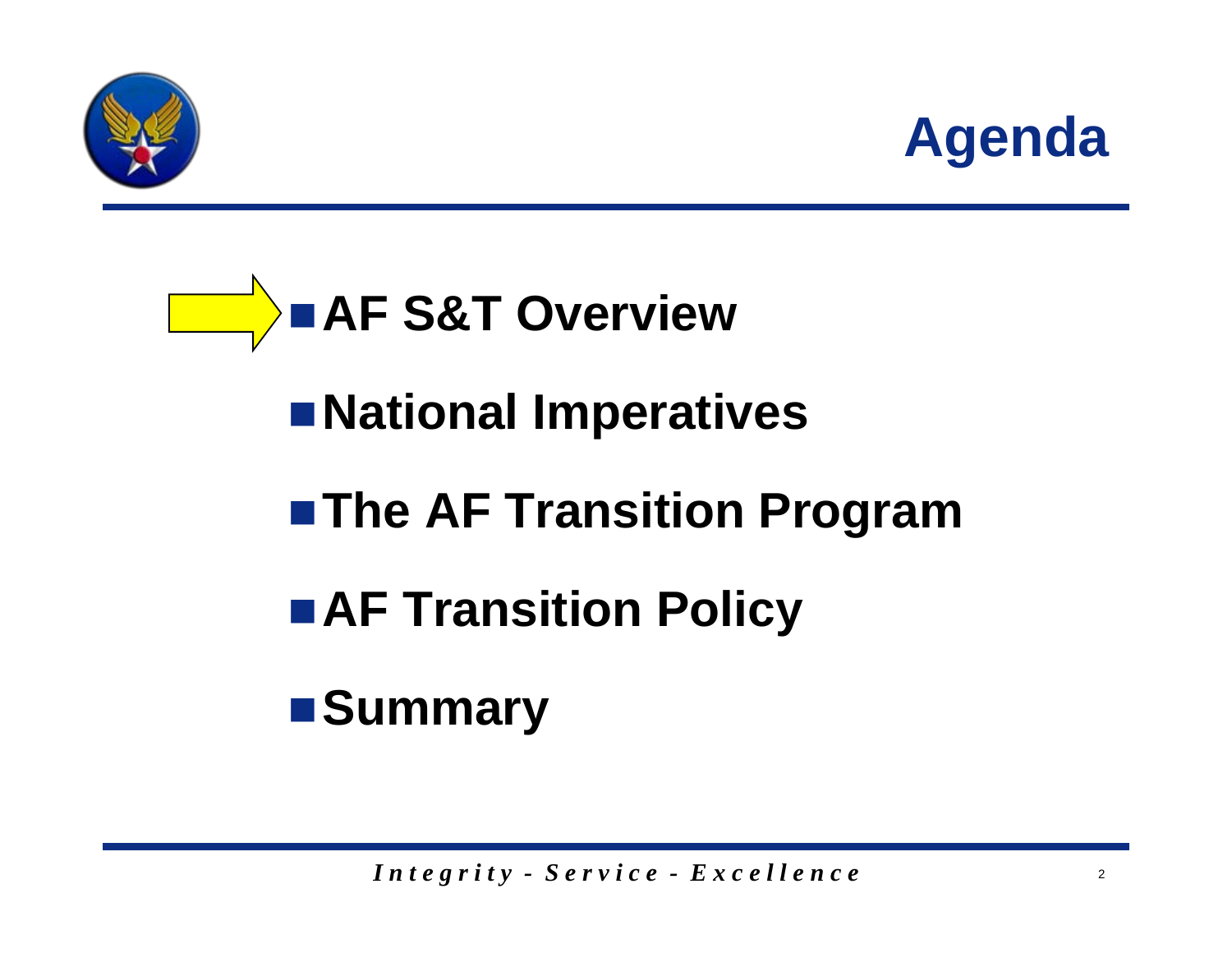

#### **AF S&T Overview**

- AF executing \$1.7B core in FY08 with 2,200 Scientists & Engineers in 10 core technical areas
- Т, FY09 budget on Hill is \$2.1B, increasing focus on:
	- AF Tech Vision
	- Basic Research
	- MANTECH
	- **Cyber**
	- **Defensive Counterspace**
	- P) Directed Energy
- Revolutionary Propulsion
- **Thermal Management**
- p. Alternative Energy
- p. **Composites**
- Sense & Avoid for UAVs
- Т, Improving Tech Transition is 1 of 5 guiding principles for AF S&T
	- SAE Commitment, OSD Initiatives, and JCTDs changes within AF
	- P) Organizing to align R&D development to 3 AF priorities, and tech transition efforts to 20-year AF roadmap
- **Imperative for AF S&T tech transition to be synergized and** leveraged with other tech transition efforts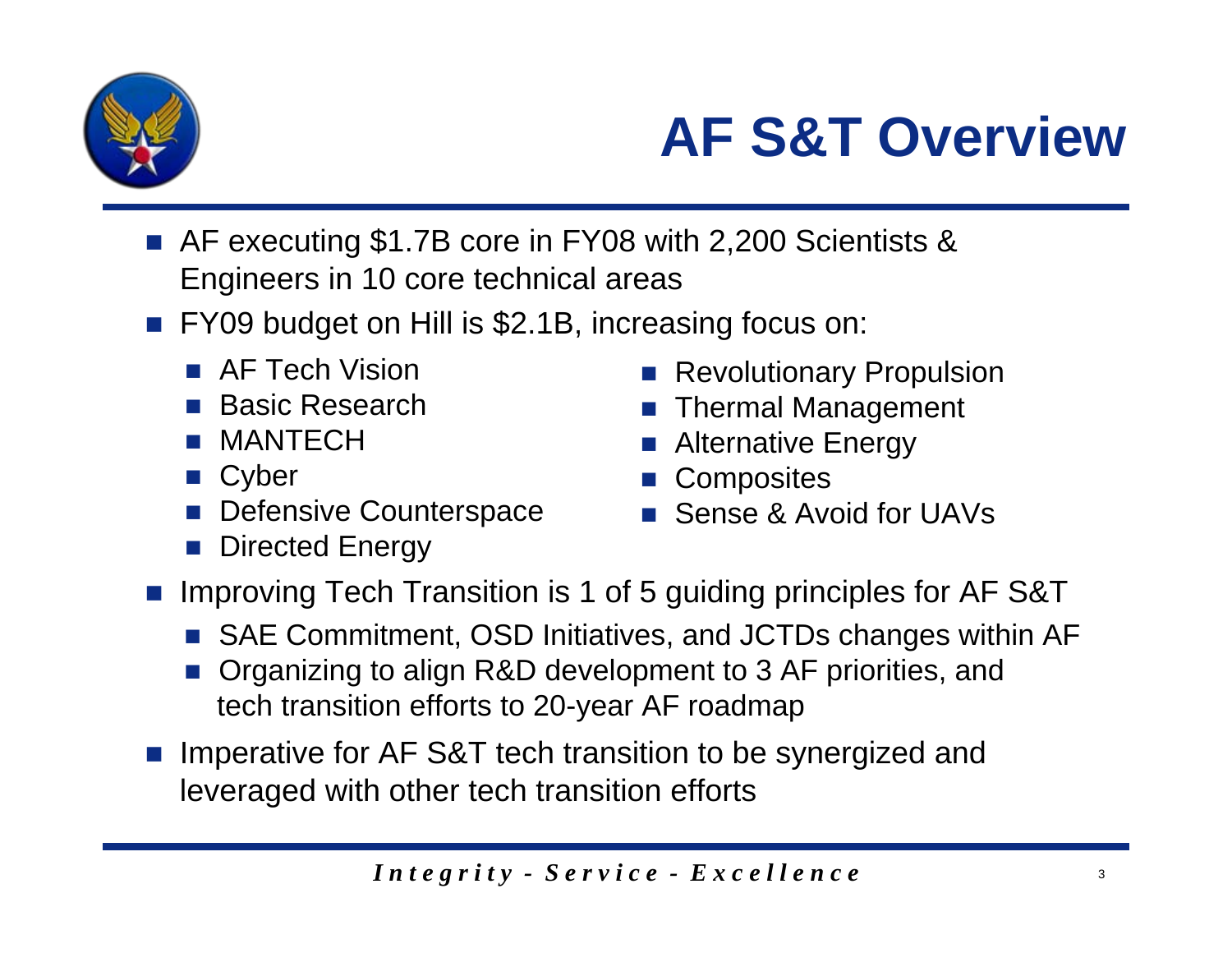

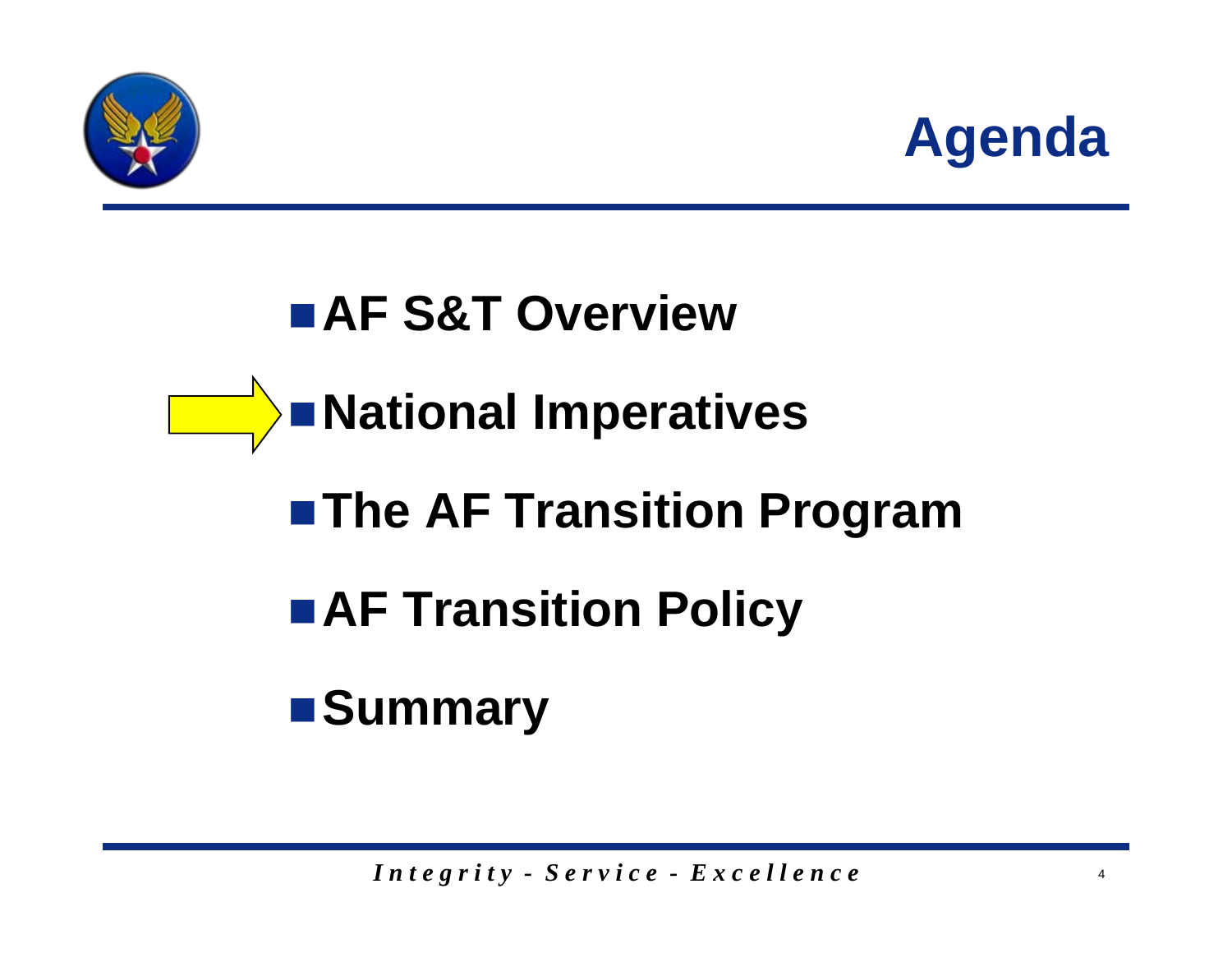

### **Winning the Current War**

- $\blacksquare$  The Nation must maintain technological superiority to win the GWOT
	- Winning the GWOT is the top priority of the AF
	- **Terrorists exploit available** technology faster than we can adapt and field ours
	- The AF leverages over \$200M per year in transition assistance programs aimed at rapid technology transfer
	- *Effective* transition of technology is needed to maintain technology superiority and win the GWOT



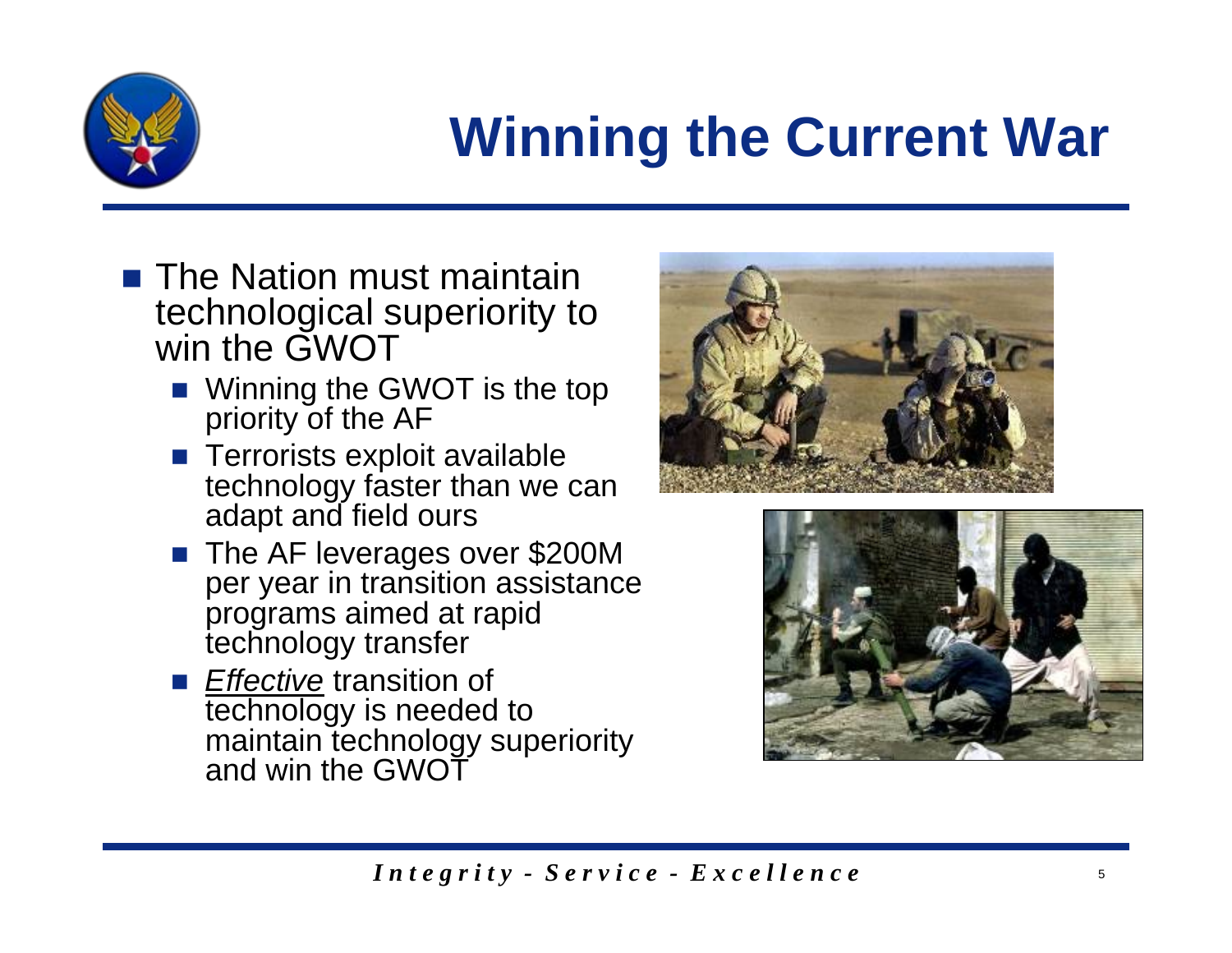

### **Winning the Next War**

- $\blacksquare$  History has shown that Nations fail without modern militaries
	- **Nodernization is one of the top** 3 priorities of the USAF, second only to GWOT and people
	- $\blacksquare$  The AF has a 20-year modernization roadmap
	- The AF will spend over \$15B in non-system specific managed 6.3/6.4 tech development over next 20 years
	- *Efficient* transition of this technology is a key enabler to AF modernization success and National Security

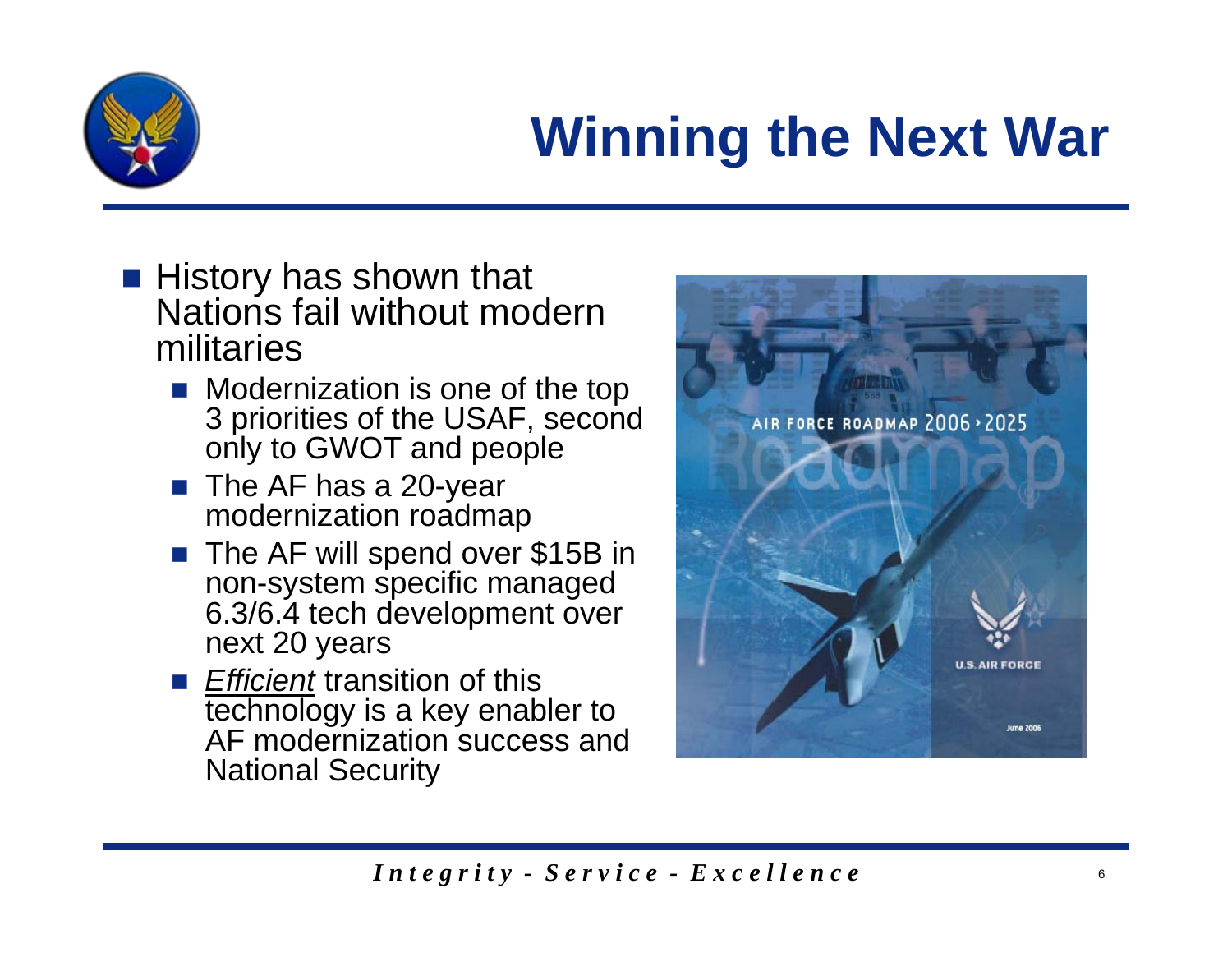

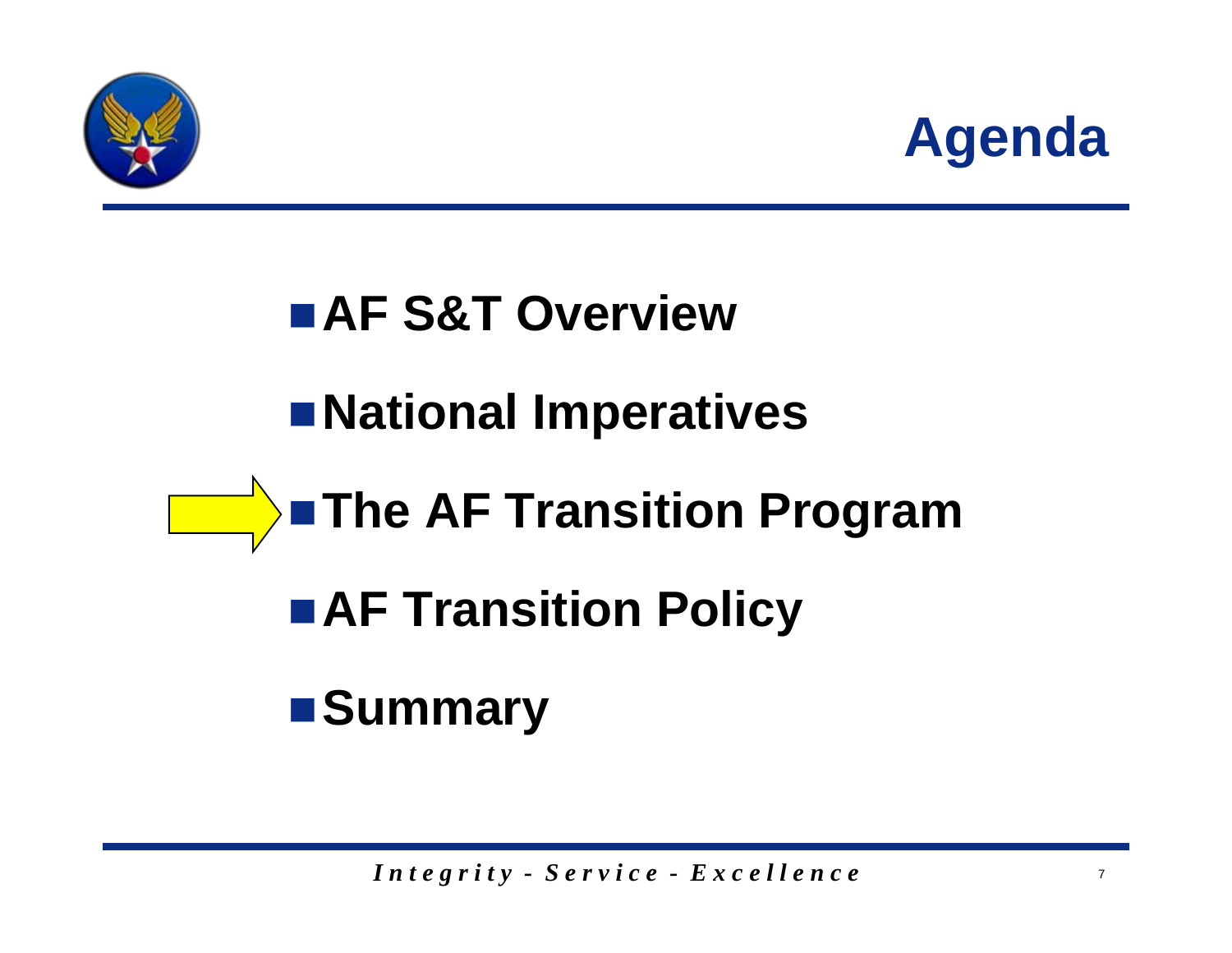

### **AF Tech Transition Program**



*Integrity - Service - Excellence*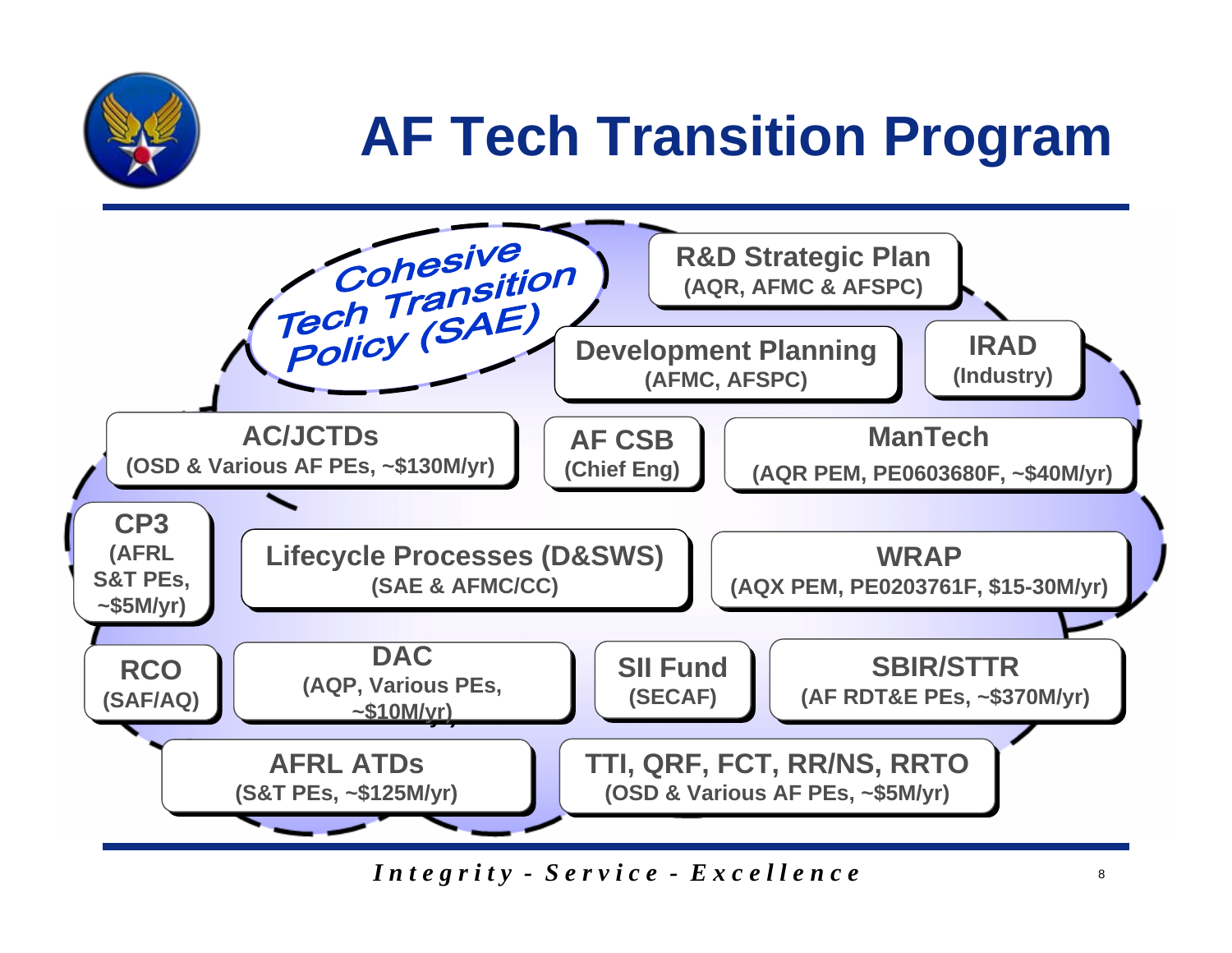

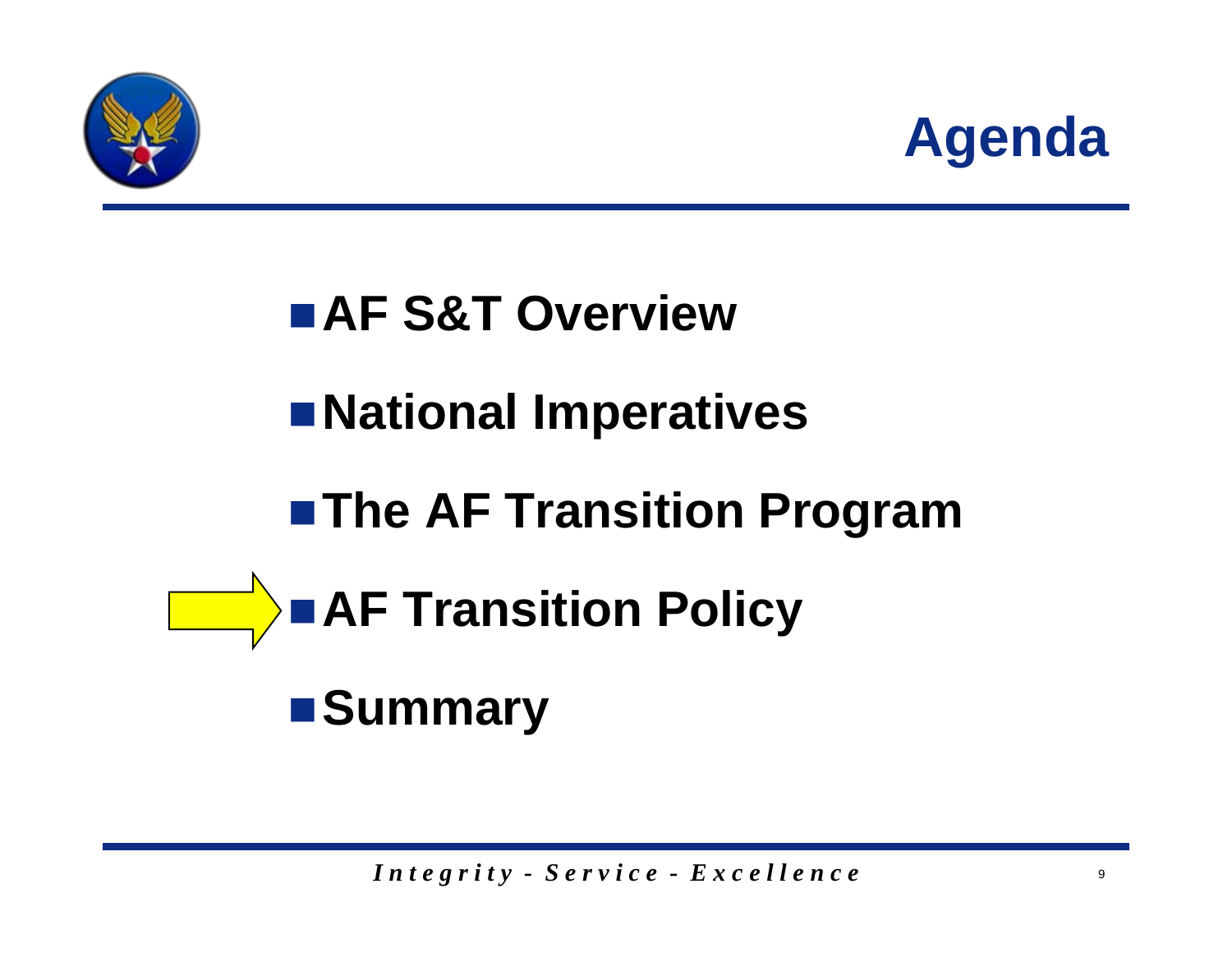

- Tech transition office created on Air Staff to coordinate myriad of policy, processes & programs across AF
- Т, Developing AF R&D policy for tech development *and* transition
- Т, Key linkages to systems engineering policy for system developer insertion planning and corporate AF configuration control
- **Policy recognizes differences in transition for air, space and cyber** domains and adjusts for differences
- Т, Tailored transition plans applied to achieve desired end-state for type of tech transition (to warfighter, to prime, to subtier) and lifecycle insertion point
- Tech transition requires risk identification, management, and acceptance by the customer and leadership

*Full spectrum of tech transition across the life-cycle including policy, people and resources*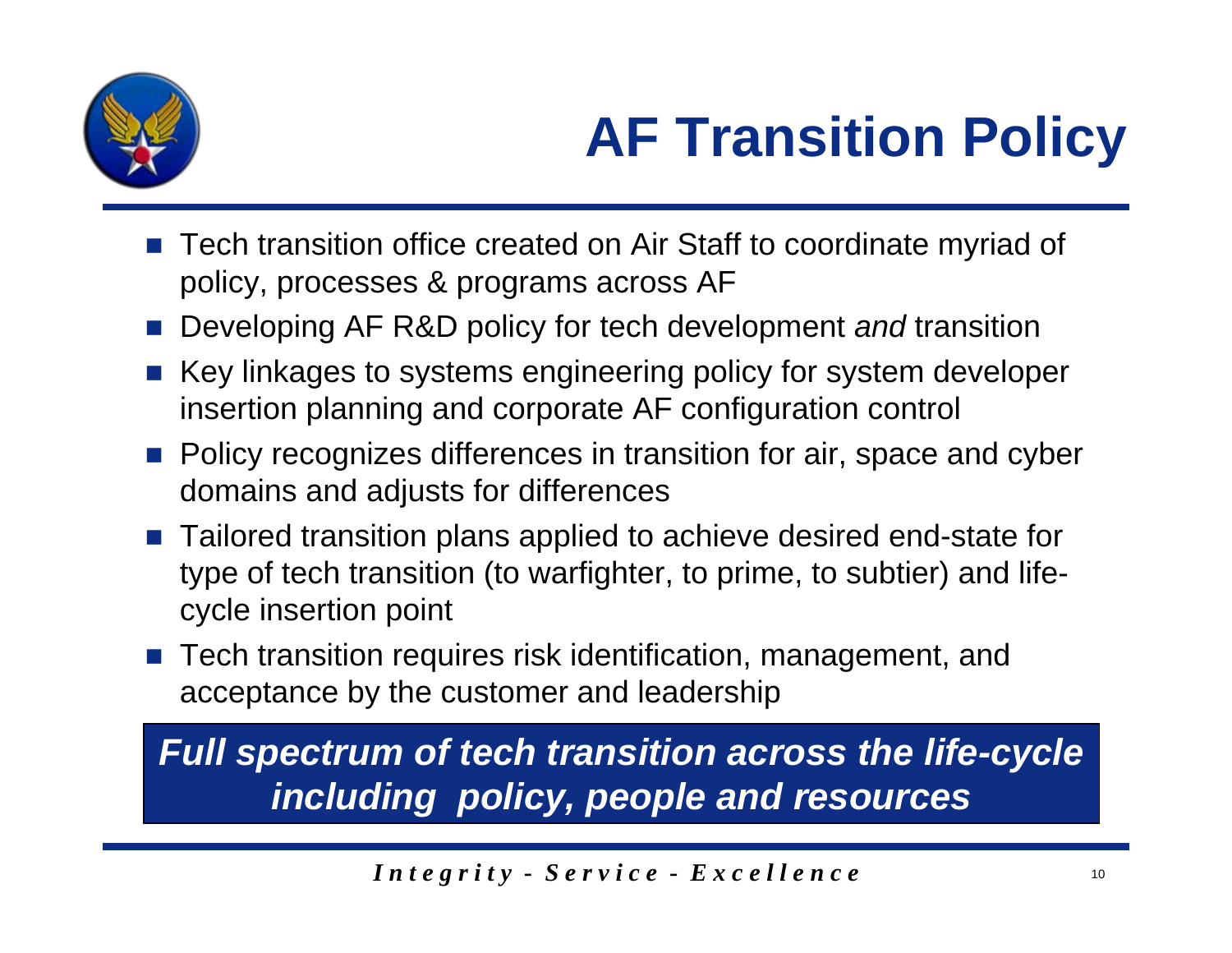

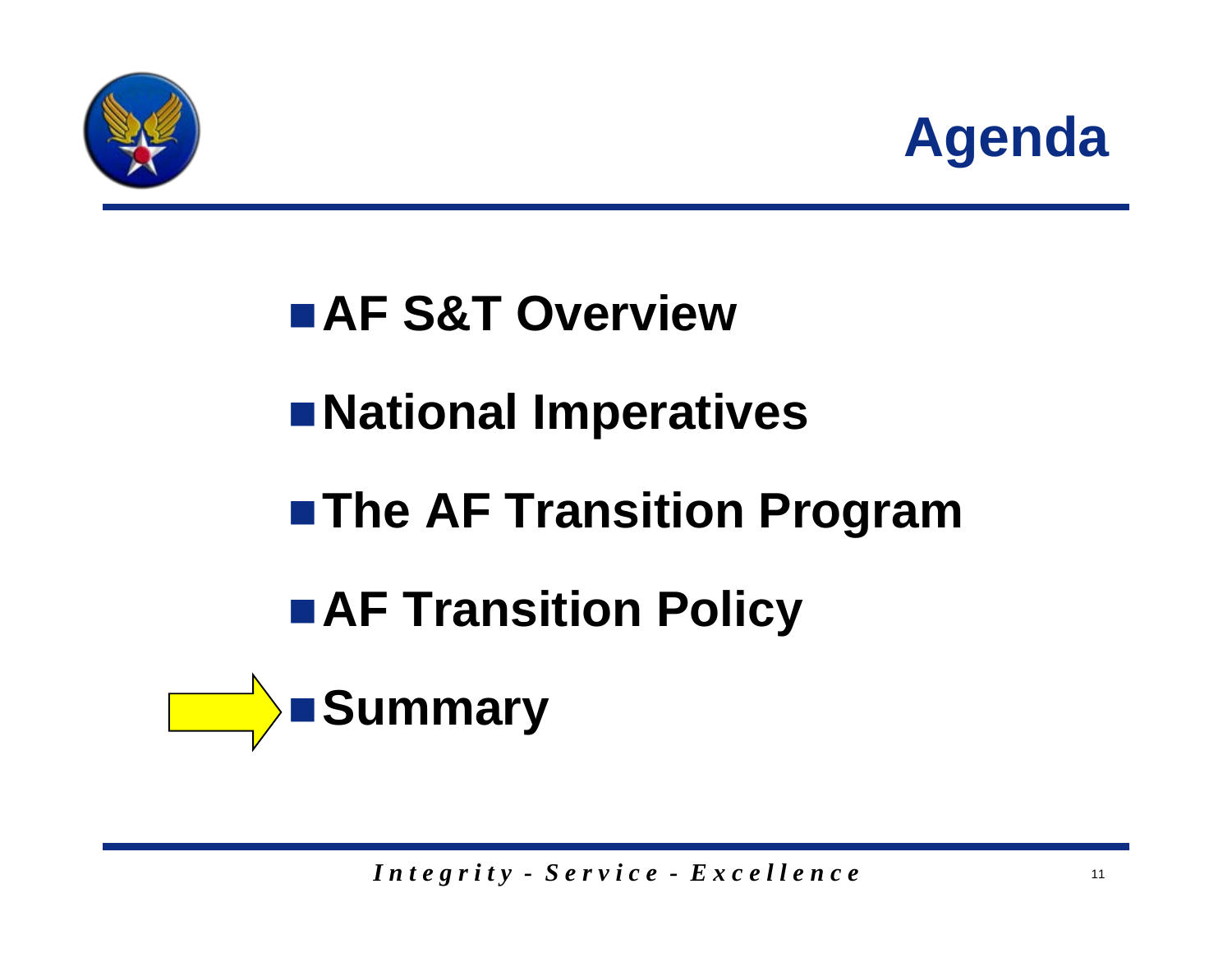



- Technology transition is a key enabler to winning the GWOT, while preparing to fight and win the next war
- Technology transition program consists of multiple programs, processes and overarching policy
- Tech Transition office developing policy that aligns the right programs/processes to the right domain and endstate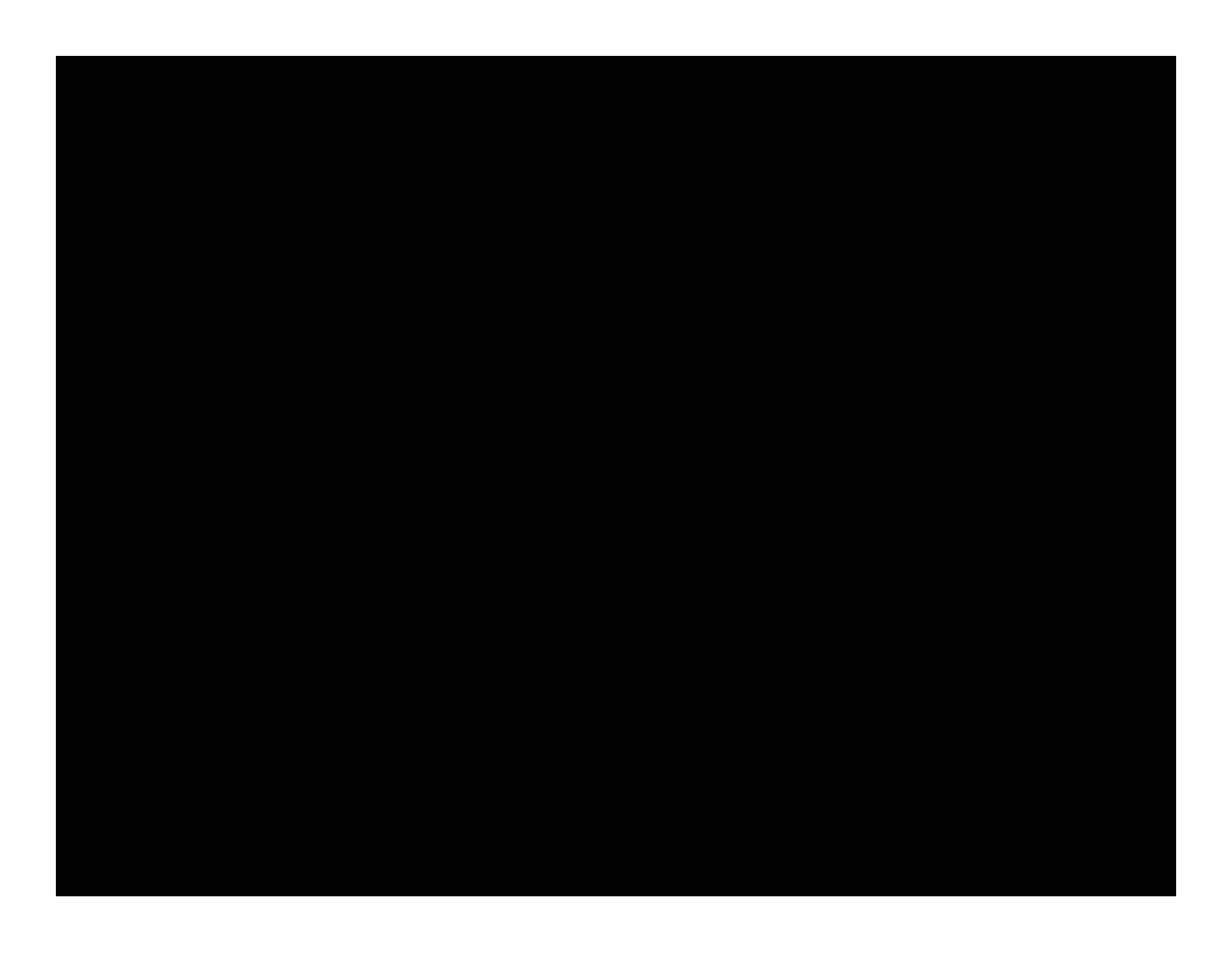

- Т, **Stand-up AF Technology Transition office**
- Small Business Innovation Research (SBIR) Commercial Pilot **Program (CPP) implementation**
- **Management/coordination of AF Joint Capability Technology Demonstrations (JCTDs)**
- Policy for S&T Advanced Technology Demonstrations (ATDs)/ **JCTD transition to acquisition**
- Policy/coordination of lab urgent needs (Core Process 3) with AF **Rapid Response Program**
- **Clearinghouse for Quick Reaction Funds, Technology Transition Initiatives, etc.**
- **Advanced development, prototyping, and risk reduction BA 4 initiative**